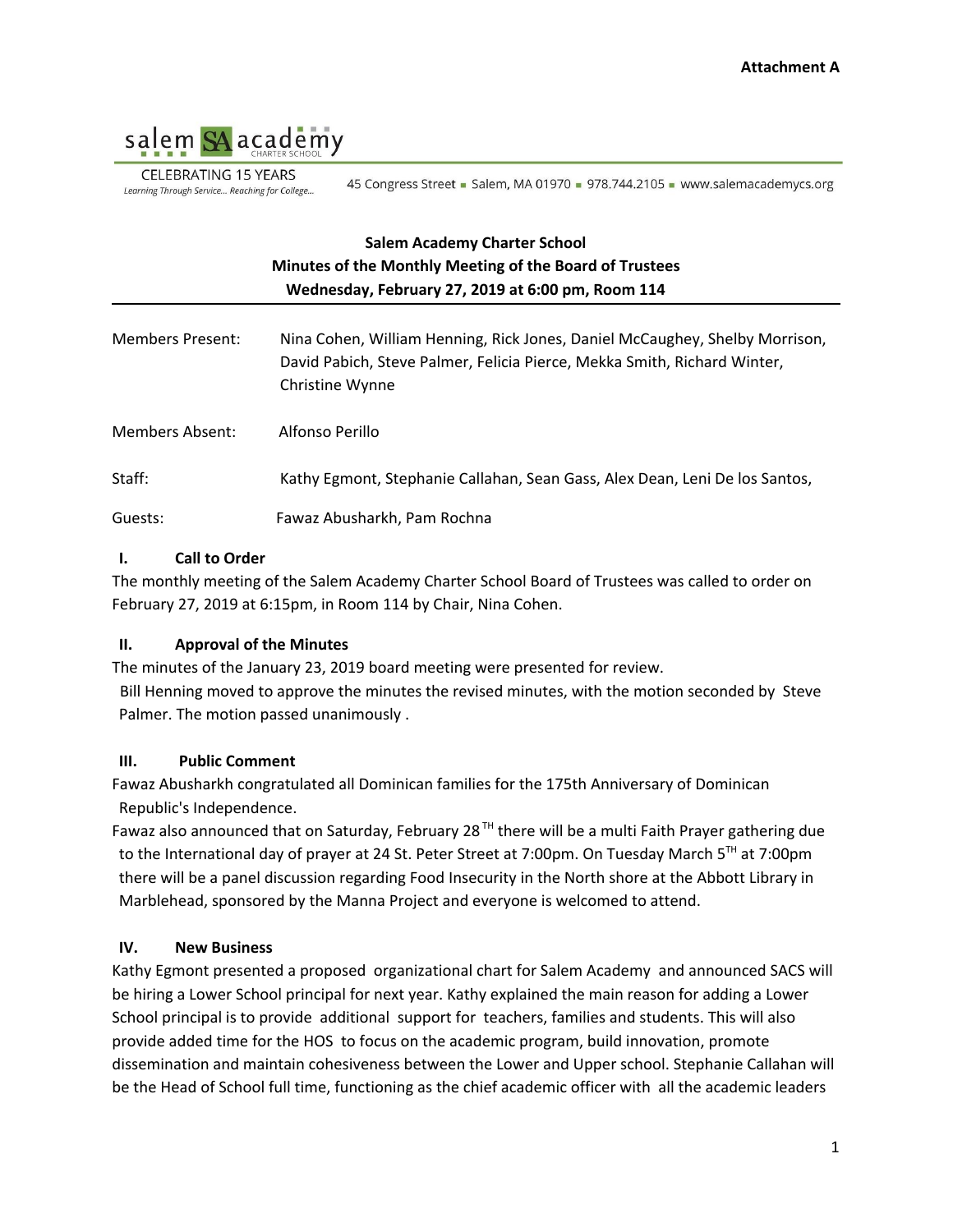reporting directly to her. This has been discussed and announced to all faculty and staff members. Board members asked questions and there was a discussion of the impact on the school structure, the students and families. We believe parents will have easier access to the middle school principal with this structure as well. There was a general consensus that this is a timely idea.

Kathy also shared that Sean Gass, Upper School principal has presented his resignation, and the news has been announced to students, parents and staff. Both Lower and Upper school principal positions have been publicized and will be open for internal as well as external candidates. Stephanie will be managing the search.

Kathy asked Pam Rochna if on the next SFC meeting she could add to the agenda an update regarding the principal's search, so parents have the opportunity to participate and know more about the process.

# **V. SFC Report**

Pam Rochna announced the next SFC meeting will be on April  $1<sup>st</sup>$  and also notified us that the Yankee Candle Fundraiser just kicked off and all students should have received their Yankee Candle packets this week. This is the only SFC fundraiser, where the school gets 40% profit, 20% of the sales go to Students accounts and 20% go to the SFC account. Pam added the SFC's goal this year is to reach \$15,000 in sales.

The SFC organizes prizes to incentives to promote sales:

- Every student who sells a minimum of one item will be entered into a raffle to win two \$20.00 prizes.
- The TWO students who sell the most items will each win a \$25.00 VISA gift card.
- The TWO students who sell the highest dollar amount will each win a \$25.00 VISA gift card.
- The US & LS classes that have the highest percentage of students who sold items will each win a Bagel World breakfast.
- The US & LS teachers that have the highest percentage of students who sold items will each win a \$25.00 STAPLES gift card.

# **VI. Committee Reports**

# **a. Finance Report**

Bill Henning reported that just as last month financially, things are going well. From the Summary Financials sheet, Bill highlighted the school's current Net Income is \$277,435, and comparing it to last month's that was 256,932, which reflects a 20,000 increase. Bill added the committees sense that although on some of the expenses the school is running below budget it is expected it will catch up with the budget by end of year. .

The school's Foundation Cash balance is \$318,059 and cash will continue to be drawn quarterly. All the ratios are considered to be at low risk.

Bill also reported Kathy Egmont gave the Finance committee an update on some of the operational type of expenses that have incurred throughout the year, either through grant money or through the maintenance budget, so there has not been any additional request for Capital outlay, which is great.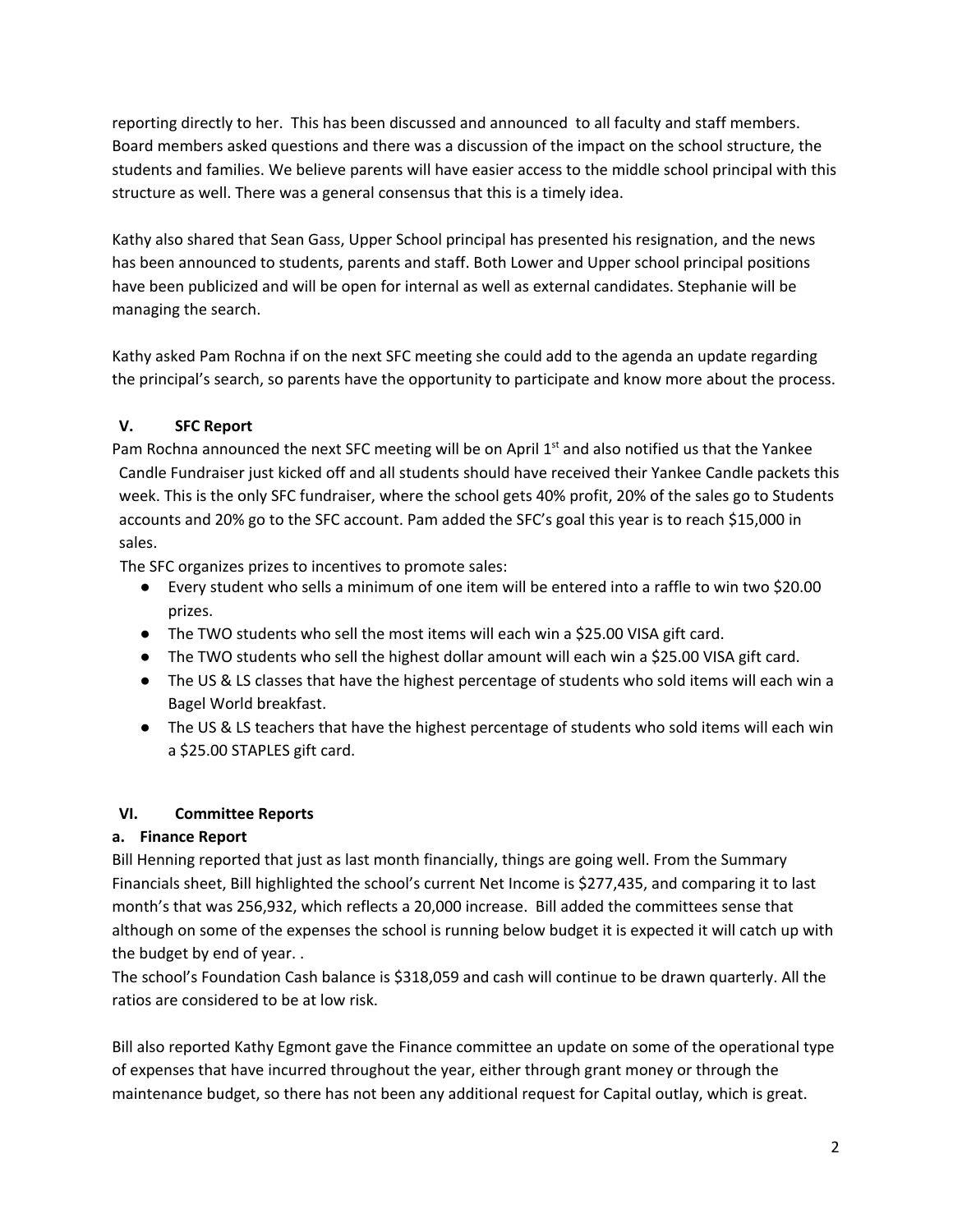Bill also reported the Finance committee is starting to review a draft budget for next year. In March, the committee will need to have a Salary number approved by the Board in order to offer contracts to staff and faculty in April. The complete budget will be approved in June.

## **b. Development**

Christine Wynne reported the committee is in the final planning stage of the 15<sup>th</sup> Anniversary Celebration, she thanked the Event planning committee for all their hard work planning for the event. Christine shared that the development committee is very excited, currently the school has raised \$13,000 in sponsorships, 100 tickets have been sold, 50 purchased by staff and the other 50 by community members. Christine added parent's ticket sales are low and the committee has been talking about some ways to get more parent participation.

Kathy Egmont added she is very excited Dr. Albright, Sean O'Neil and Rachel Hunt are coming to the 15<sup>th</sup> Anniversary Celebration.

Pam Rochna commented parent's sales are low due to ticket prices. Christine asked Pam to please let Kathy know if she knows of families that would really love to go but are feeling prohibited by the money.

## **c. Governance**

Rick Jones reported the New Board member Orientation meeting held on January 30<sup>th</sup> went very well and the governance committee is also talking about the Board Self- Evaluation process.

## **d. HR Report**

Rick Winter reported the HR Committee met on February 15<sup>th</sup> and went through the hiring and onboarding process, and reviewed the current salaries scales. Rick added the committee also talked briefly about the Massachusetts Family Leave Act, which he will summarize when he has fully reviewed and the draft.

# **e. Education Committee**

Dan McCaughey reported the Education committee met last month, Stephanie Callahan and Sean Gass gave an overview of last quarter's achievement results in the Upper and Lower School and Kathy shared the Organization chart changes for the next school year.

# **f. Facilities Committee**

Kathy Egmont gave an overview of the facilities projects that are coming up, and shared the priority is to create more small spaces for testing and for those students that need quiet spaces. Kathy shared that Rick Jones has presented a great proposal to the facilities committee to consider the idea of adding modular rooms in the Learning Common area. It is a simpler process than construction. Kathy added the school is also planning to create access to a bathroom with access from the nurse's office.

### **VII. Head of School Report**

Stephanie Callahan reported that Quarter II ended on January 25<sup>th</sup> and presented the Quarter II achievement results for the Lower School students. Stephanie shared the Lower school students are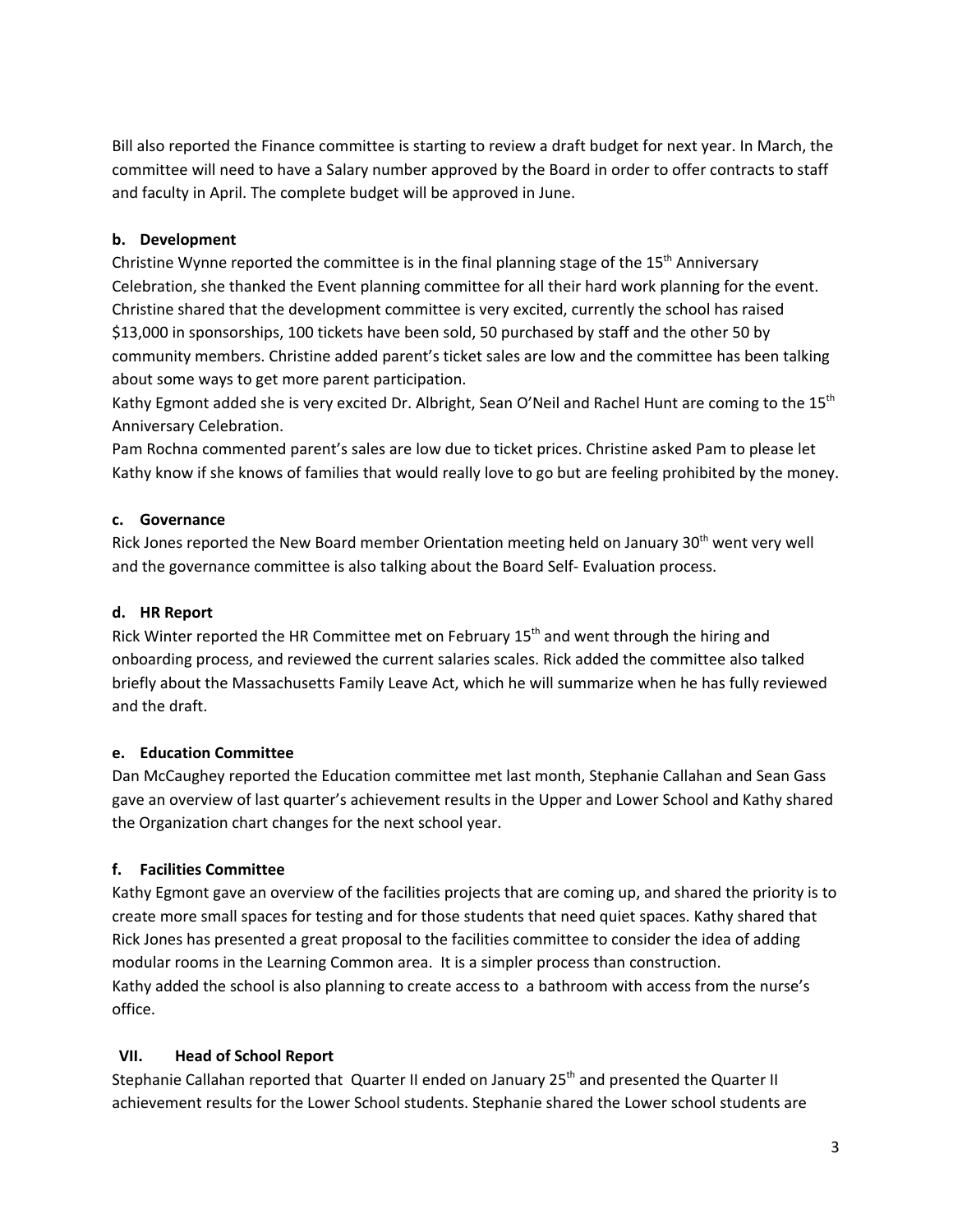achieving at high levels which is very exciting. There are fewer students at-risk across all grades with a significant improvement over Q1. Stephanie announced for next year the choice block courses will be integrated in the Honor roll and high honor roll at the high school level and included in the GPA. There was discussion over how benchmarks are created for choice courses and concern was brought up by Mr. Abushark about students who are not talented in art, music or Phys Ed and if they will be penalized for lack of talent in required courses. It was explained that they are currently graded but those grades don't enter the GPA. This change will require clear benchmarks to ensure high expectations but not penalize students for lack of talent in a choice area. Just as in Physical Education , it will be based on learning the skills, doing the required work and benchmarks.

Sean Gass reported in the Upper School overall there were some increases in the achievement results but there are some areas that are still concerning.

- The 9<sup>th</sup> grade at risk number is 33% of the students, failing two classes or more, mainly involving Math and Science grades.
- $\bullet$  The 10<sup>th</sup> grade students at risk went up significantly this quarter. Sean added he and the team are analyzing carefully what interventions need to be put in place for this group of students.
- $\bullet$  11<sup>th</sup> and 12<sup>th</sup> grade students improved over the course of the quarter, but 15% of the 12<sup>th</sup> grade students are at risk. The 12<sup>th</sup> grade team is meeting with these students individually.

Sean also shared there are two math interventions taking place in the Upper School. There is a 10<sup>th</sup> grade course for the 35% at risk students given throughout quarter III to help them be prepared for the MCAS and to build their skills.

Sean added, out of the eight students who retook the MCAS exam in November, four earned passing scores. Two 12th grade students and two 11th grade students did not pass the exam. These four students are in a tutoring session during support block.

February break school just ended and the students that were targeted to enroll from  $8<sup>th</sup>$ ,  $9<sup>th</sup>$  and  $10<sup>th</sup>$ grade received extra support in Math and ELA.

Stephanie gave an update in regards to staffing and highlighted the annual "Ideal Job Survey" went out to all the staff members and is due tomorrow.

Stephanie announced the School's ELD chair and ELD LS teacher, Sarah Sawyer just presented her resignation and will be leaving soon. Stephanie said Sarah is amazing and has been at SACS since she was a paraprofessional and announced Anna Kogos will be taking over the department chair responsibilities.

# **VIII. Executive Director Report**

Kathy Egmont announced the Admissions Lottery for the 2019-20 school year will held on March 6<sup>th</sup> at 6:00pm. In total, there are 315 applications total. March  $1<sup>st</sup>$  is the last date for applications to be received. Kathy also announced last night the school held an information session in Spanish for parents that had applied already and it was very well attended.

Kathy reported, each year the Department of Elementary and Secondary Education publishes a report card on each school. This year the substance and format have changed completely and she shared the link with Board members and guests.